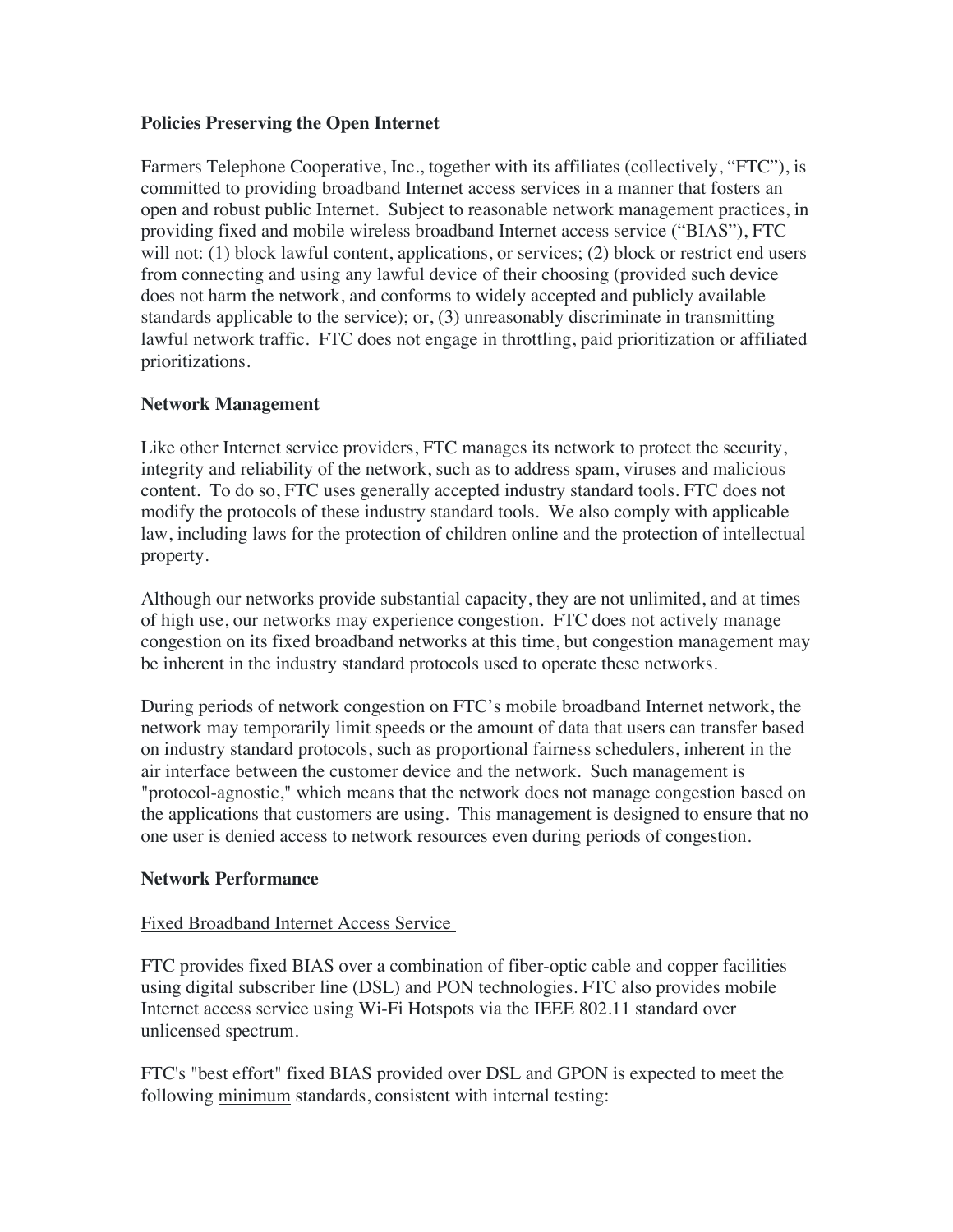- Bandwidth **xDSL** Service 90% of service 90% of the time on downstream
- Latency  $< 50 \text{ms}$
- Packet Loss  $< 0.1\%$

FTC's Business Class Ethernet Services should meet the following minimum requirements:

## **FTC Business Class Internet Service**

- Bandwidth 100% of layer 3 service 99% of the time.
- Latency  $-$  < 30ms
- Packet Loss  $-$  <  $.1\%$  ( Utilization  $\leq$  Service )

## **FTC Business Class Point to Point Ethernet**

- Bandwidth  $-$  100% of layer 2 service 99% of the time.
- Latency  $< 30 \text{ms}$
- Packet Loss  $-$  < .1% ( Utilization  $\leq$  Service )

## **FTC Business Class Point to Multipoint Ethernet**

- Bandwidth  $-$  100% of layer 2 service 99% of the time.
- Latency  $< 30$ ms
- Packet Loss < .1% **( Utilization < Service )**

### **Mobile Wireless Broadband Internet Access Service**

FTC provides mobile wireless BIAS over its state-of-the-art wireless radio network in its licensed service area using LTE technology.

The expected and actual speeds and latency for FTC's mobile wireless BIAS will depend on the customer's proximity to the cell site and whether the customer is receiving service on a 3G or 4GLTE network. The Typical Speed Range ("TSR") for 3G is 1.5 Mbps to 1.8 Mbps with latency between 70ms and 100ms. The TSR for 4GLTE is 3.6 Mbps to 5.6 Mbps with latency between 30ms and 40ms.

### **Pricing and Terms and Conditions of Service**

Information about FTC's fixed BIAS pricing and the Terms and Conditions of Service including the Acceptable Use Policy is availabl[e](https://www.ftc-i.net/Services/Internet/Terms-Conditions.aspx) [here.](https://www.ftc-i.net/wp-content/uploads/2018/10/Farmers-WBITS-RTC-Effective-11-01-2014.pdf)

Information about FTC's mobile wireless BIAS pricing and the Terms and Conditions of Service, including the Acceptable Use Policy, is available [here](https://www.ftc-i.net/wp-content/uploads/2018/10/Farmers-WBITS-RTC-Effective-11-01-2014.pdf).